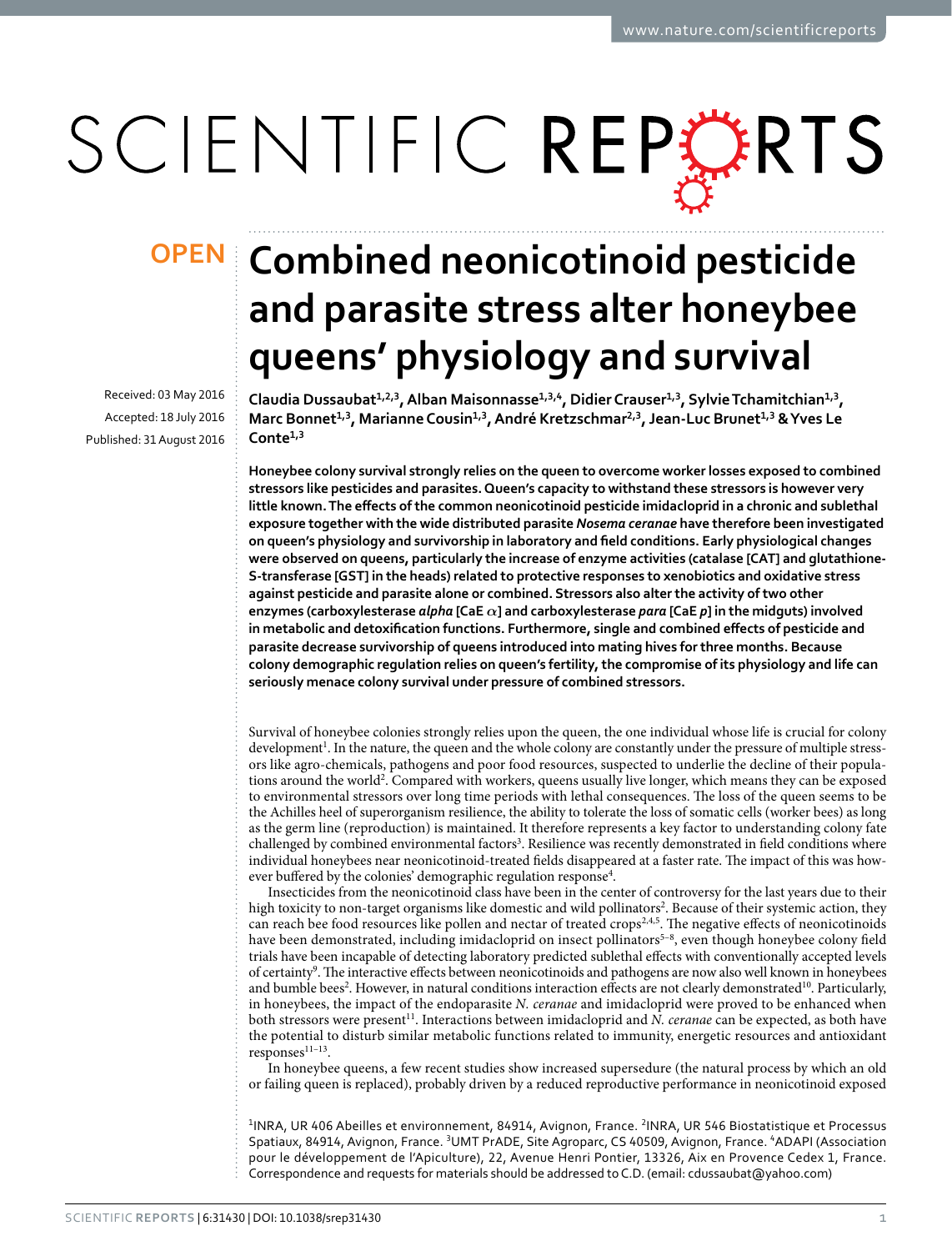

Figure 1. Queen rearing in the laboratory and subsequent transfer to mating nuclei. Experimental cage with an open queen cell stuck on the inside top: queen, attending workers and feeders on the left side bottom are visible (**A**) Detail of a queen color marked over the thorax and a queen cell inside a cage (**B**) Introduction of the queen into the nucleus (**C**).

<span id="page-1-0"></span>

honeybee queens<sup>6[,14](#page-6-0)</sup>. In bumble bee colonies, similar exposure decreased queen's production and survival by 85% and 37% respectively associated to reduced workers foraging efficiency<sup>15,16</sup>. In bumble bee queens, a significant interaction that increased mortality was also observed between the parasite *Crithidia bombi* and a neonicotinoi[d17.](#page-6-3) Given this, we hypothesized that honeybee queens chronically exposed to an environmental relevant sublethal dose of imidacloprid during their first days of life, in combination with the common parasite *N. ceranae*, experience physiological changes and shorter lives. To test this hypothesis, survivorship trials were carried out: four groups of queens were settled in the laboratory: *N. ceranae* infected queens (N), imidacloprid exposed queens (I), both infected and pesticide exposed queens (NI) and non-treated queens as controls (C). The same experiment was repeated in 2010 and 2012. Queens from groups N and NI only were inoculated orally at birth with 200,000 spores/queen of *N. ceranae*, as infection process starts in the midgut after spore ingestion<sup>[13](#page-6-4)</sup>. Queens were then kept in cages with a group of attendance bee[s18](#page-6-5). Same spore charge under similar conditions was proved to be sublethal to queens in cage experiments during comparable time lapse<sup>18</sup>. Queens from groups I and NI were then exposed for 8 days to sugar syrup contaminated with 0.7μg/l of imidacloprid<sup>11</sup>. Similar levels of imidacloprid were found in royal jelly (0.6 μg/kg in average) produced by colonies fed with contaminated diet patties after a chronic sublethal field exposure mimicking imidacloprid treatments applied to crops during bloom<sup>[5](#page-5-4)</sup>. Because in nature a queen rarely feeds herself, but is fed by the attendance bees (nurses) with the royal jelly they produced in their hypopharyngeal glands, we expected an indirect exposure of queens to the pesticide<sup>1</sup>. After exposure, queens were transferred into small hives used to rear queens (mating nuclei) placed in the field to naturally mate and lay eggs for 3 months [\(Fig. 1\)](#page-1-0).

### **Results and Discussion**

Survivorship curves ([Fig. 2A,B](#page-2-0)) show the negative effect of combined stressors, while the impact of each stressor alone varied between the two years. On 2010, I, N and NI had statistically similar survivorship between them, but were all significantly lower than C. On 2012, C, I and N were statistically similar, and only NI was significantly different from C. That year, 66.7% of the control queens were accepted after introduction into the nuclei ([Fig. 2B](#page-2-0)), which is considered as a common yield in beekeeping<sup>19</sup>. This control mortality was kept unchanged in the statistical analysis (see Methods). Survivorship curves [\(Fig. 2A,B\)](#page-2-0) allow also inferring the queens' median lifespan (T50). In 2010 and 2012, 50% of the queens from NI group were dead 45 and 15 days after introduction in the nuclei respectively. These were the lowest T50 from both years with exception of N on 2012 which also showed a T50 of 15 days. Queens from I group had a T50 of 75 days both years as well as N group from 2010. Survivorship differences between years might be related to the genetic background of sister queens used in the trials, that each year were reared from a different source colony accounting for genetic variability. In fact, the susceptibility to neonic-otinoids can vary depending on the genetic basis of queens<sup>[6](#page-5-8)</sup>. The variable susceptibility of honeybees of different genotypes to neonicotinoids has also been observed among worker bees<sup>20</sup>. Particularly imidacloprid sensitivity can change from one honeybee colony to another because of differences in the oxidative metabolism<sup>8</sup>. Regarding *N. ceranae*, our results show that early infections in queens can seriously compromise survival, which agrees with Chaimanee *et al.*<sup>21</sup> who observed that young queens are more susceptible to the parasite than older queens because the immune responses to *N. ceranae* develop as queens age. Supersedure of queens is suspected to be due to changes induced by *N. ceranae* on the queen mandibular pheromones (QMP) that regulates the functioning of the colony stimulating queen attendance by workers, inhibiting worker ovary development and regulating worker behavioral maturation<sup>18</sup>. The observed differences between years might also be linked to environmental factors like climate that can impact the quality of honeybee food resources which can negatively affect bee's immunity<sup>2</sup>.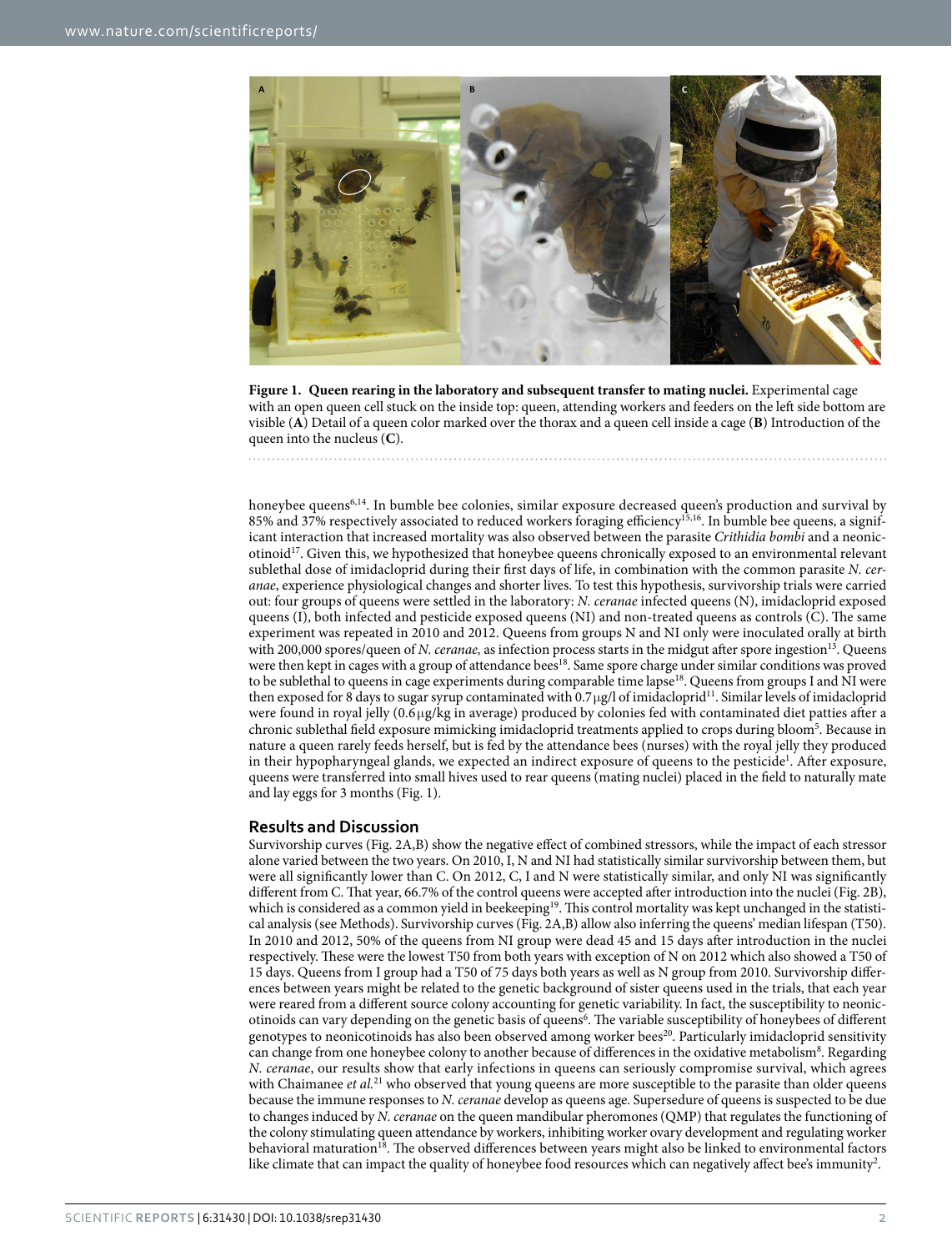(A) Queens' survivorship - Year 1



(B) Queens' survivorship - Year 2



<span id="page-2-0"></span>**Figure 2. Kaplan Meier survivorship curves of honeybee queens in the field.** In laboratory conditions queens were divided in four groups to be parasite-inoculated and pesticide-exposed as follow: *N. ceranae* infected queens (N), imidacloprid exposed queens (I), both infected and exposed to imidacloprid queens (NI) and control queens (C). Queens were then introduced into mating nuclei placed in the field for 3 months. (A) Year 1 survivorship curves ( $n=8, 9, 9, 9$  for C, I, N and NI) and (**B**) Year 2 survivorship curves ( $n=9, 10, 9,$ 10 for C, I, N and NI). Day 0 corresponds to the introduction of queens in the nuclei. Median lifespan (T50) is represented by a dot-dash line. Different letters denotes differences less than 5% of significance. Log-Rank test for 2010: C vs. N: p – value=0.0151; C vs. I: p – value=0.0058; C vs. NI: p – value=0.0002; I vs. N: p – value = 0.774; N vs. NI: p – value = 0.212; I vs. NI: p – value = 0.312; and Log-Rank test for 2012: C vs. N: p – value = 0.0778; C vs. I: p – value = 0.643; C vs. NI: p – value = 0.0046; I vs. N: p – value = 0.0787; N vs. NI: p – value =  $0.219$ ; I vs. NI:  $p - value = 0.001$ .

To address physiological responses to stressor agents, infected or non-infected 8-days-old queens not yet mated, were analyzed just after pesticide exposure to a set of biochemical markers already tested on worker bees: CAT with a strong antioxidant action, GST involved in multiple metabolic functions including antioxidant activity and CaE  $\alpha$  and CaE  $p$  implicated in detoxification<sup>22,23</sup>. GST in head tissue is clearly induced by imidacloprid exposure and not by *N. ceranae* infection ([Fig. 3A](#page-3-0)) despite GSTs have antioxidant functions and that parasite infection induces oxidative stress<sup>[13](#page-6-4)</sup>, (ANOVA,  $N = 43$ ,  $F = 18.83$ , p – value = 1.04e-07; Tukey post-hoc test at 95% confidence level, C vs. I: p – value = 0.0000255; C vs. N: p – value = 0.7537960; C vs. NI: p – value = 0.0000026; N vs. I: p – value= 0.0003927; N vs. NI: p – value= 0.0000352; I vs. NI: p – value= 0.7522841). The observed activity in imidacloprid exposed queens is probably related to phase-II GST enzyme involved in detoxification process, which transforms xenobiotics in more polar compounds to be excreted or further metabolized $24,25$  $24,25$ . In fact, GSTs don't participate directly in the detoxification of imidacloprid which is mainly metabolized by phase-I enzymes<sup>25</sup>. Nevertheless other metabolic functions might be also affected because the superfamily of GST enzymes is composed of six different types, some of them found to be well represented in honeybee brain tissue<sup>24</sup>. Unfortunately, its specific function there remains unknown<sup>24</sup>. In contrast GST activity in the midgut of treated queens is very variable and no significant differences were observed between groups, though there is a general downward trend that seems to be induced by each stressor especially *N. ceranae* ([Fig. 3B\)](#page-3-0) (ANOVA, N= 43,  $F = 2.244$ , p – value  $= 0.0984$ ). Concerning the pesticide, the lack of significant differences of GST activity in the midgut of treated queens compare to C was not expected considering that in honeybee species GST is mainly localized in that organ which is the main place of metabolisation of imidacloprid<sup>25</sup>. One explanation can be that two of the more toxic imidacloprid metabolites responsible for lethal effects, olefin derivative and 4/5- hydroxyimidacloprid, are detected in the head rather than the midgut, in addition to 3 other metabolites, all of them with a long persistence<sup>25</sup>. In the midgut, only 3 less toxic compounds are present<sup>25</sup>. However, to our knowledge, the metabolism of imidacloprid has been studied only in worker bees<sup>25</sup> and differences in the physiology between workers and queens can underlie different responses. In fact, Dahlgren *et al.*[26](#page-6-13) observed that for some acaricides queens are more tolerant than workers. Apart from imidacloprid, workers also respond differently than queens to *N. ceranae* infection by increasing GST activity in the midgut to fight oxidative stress<sup>13</sup>, contrary to the decreasing tendency we observed in queens [\(Fig. 3B\)](#page-3-0). This result agrees with observations that queens and workers might have different responses against infection. For example, workers bees infected by *N. ceranae*, show lower levels of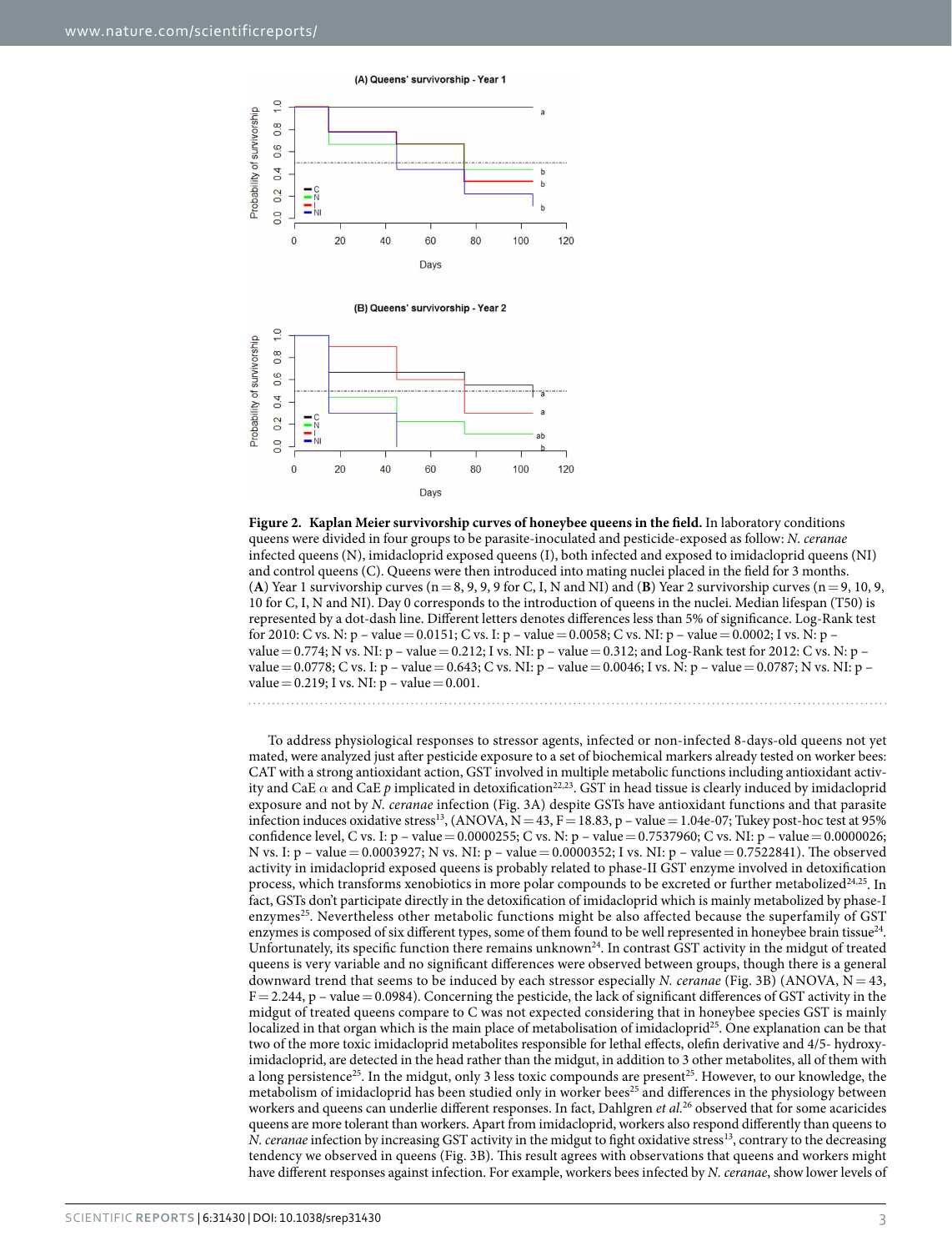

<span id="page-3-0"></span>

gene expression of vitellogenin (Vg), that probably render bees more susceptible to infection, as Vg is a yolk protein capable to reduce oxidative stress[12](#page-6-14). In turn, in infected queens, Vg titers and antioxidant capacity increase, which might help to fight infection<sup>[18](#page-6-5)</sup>. Although our results represent the physiological response at a specific point in time, early in the life of queens, one could expect that the observed tendency to decrease GST activity in the midgut will not recover given the reduction of survivorship of *Nosema* infected queens ([Fig. 2A](#page-2-0)).

Queens under the pressure of both stressors (NI) present a significantly higher CAT activity in the heads, while CAT activity of I and specially N was higher than C but not statistically different ([Fig. 3C](#page-3-0)) (ANOVA,  $N=43$ ,  $F=3.461$ , p – value = 0.0253; Tukey post-hoc test at 95% confidence level, C vs. I: p – value = 0.8856685; C vs. N: p – value = 0.2361979; C vs. NI: p – value = 0.0234735; N vs. I: p – value = 0.6440953; N vs. NI:  $p$  – value = 0.6081494; I vs. NI:  $p$  – value = 0.1139478). Even if infected queens enhance CAT activity (our results) and develop a higher total antioxidant enzyme activity and an elevated Vg titer[18](#page-6-5), it seems these protective responses are not enough to cope with the physiological stress of *N. ceranae* over the long-term. This is especially true when combined with neonicotinoid exposure [\(Fig. 3C\)](#page-3-0), and is consistent with previous studies<sup>27</sup>. CAT is the primary defense against the overproduction of reactive oxygen species (ROS) that can be originated following *N. ceranae* infection as a defense response. ROS are however not specific and when not sufficiently reduced, they damage the organism by reacting with macromolecules of biological importance such as lipids, proteins, nucleic acids, and carbohydrates, eventually leading to cell death $^{13}$ .

CaE  $\alpha$  activity in the midgut also reflects the stress level of queens, which is significantly more elevated in I and NI compared to C ([Fig. 3D](#page-3-0)), (ANOVA,  $N = 43$ ,  $F = 10.52$ , p – value = 3.33e-05; Tukey post-hoc test at 95% confidence level, C vs. I: p – value=0.0000167; C vs. N: p – value=0.1138786; C vs. NI: p – value=0.0077867; N vs. I: p – value= 0.0114687; N vs. NI: p – value= 0.5681849; I vs. NI: p – value= 0.3053523). CaE *α* is a phase-I enzyme that would therefore be directly involved in the detoxification of imidacloprid or might also responded to the production of other xenobiotics during intoxication and infection processes<sup>22,[23,](#page-6-10)25</sup>. Additionally, the expression of CaEs during development might also be regulated by other factors such as hormones<sup>28</sup>. However, even in mammalians, the physiological mechanisms which control them are relatively little know[n28](#page-6-16). Finally, CaE *p* in the midgut [\(Fig. 3E](#page-3-0)) presents a decreasing trend, similar to GST response in the midgut, especially with *N. ceranae* infection (ANOVA,  $N = 43$ ,  $F = 4.238$ ,  $p - value = 0.011$ ; Tukey post-hoc test at 95% confidence level, C vs. I: p – value= 0.620222; C vs. N: p – value= 0.0062021; C vs. NI: p – value= 0.3849647; N vs. I: p – value= 0.1255768; N vs. NI: p – value= 0.3510227; I vs. NI: p – value= 0.9680898). The reduction of CaE *p* activity deserves additional attention since it might render queens more vulnerable to xenobiotics or affect other metabolic functions.

In summary, we show here that both chronic exposure to very low doses of neonicotinoid and infection by a common honeybee parasite, affects queens' physiology with a trade-off on queens' survival. Specifically, we found a protective response against imidacloprid through the increased activity of GST in the head and CaE *α* in the midgut. A protective response to oxidative stress was also observed from CAT activity in the head, especially in the case of *N. ceranae* infection combined with imidacloprid. However, in the midgut, which is the first barrier to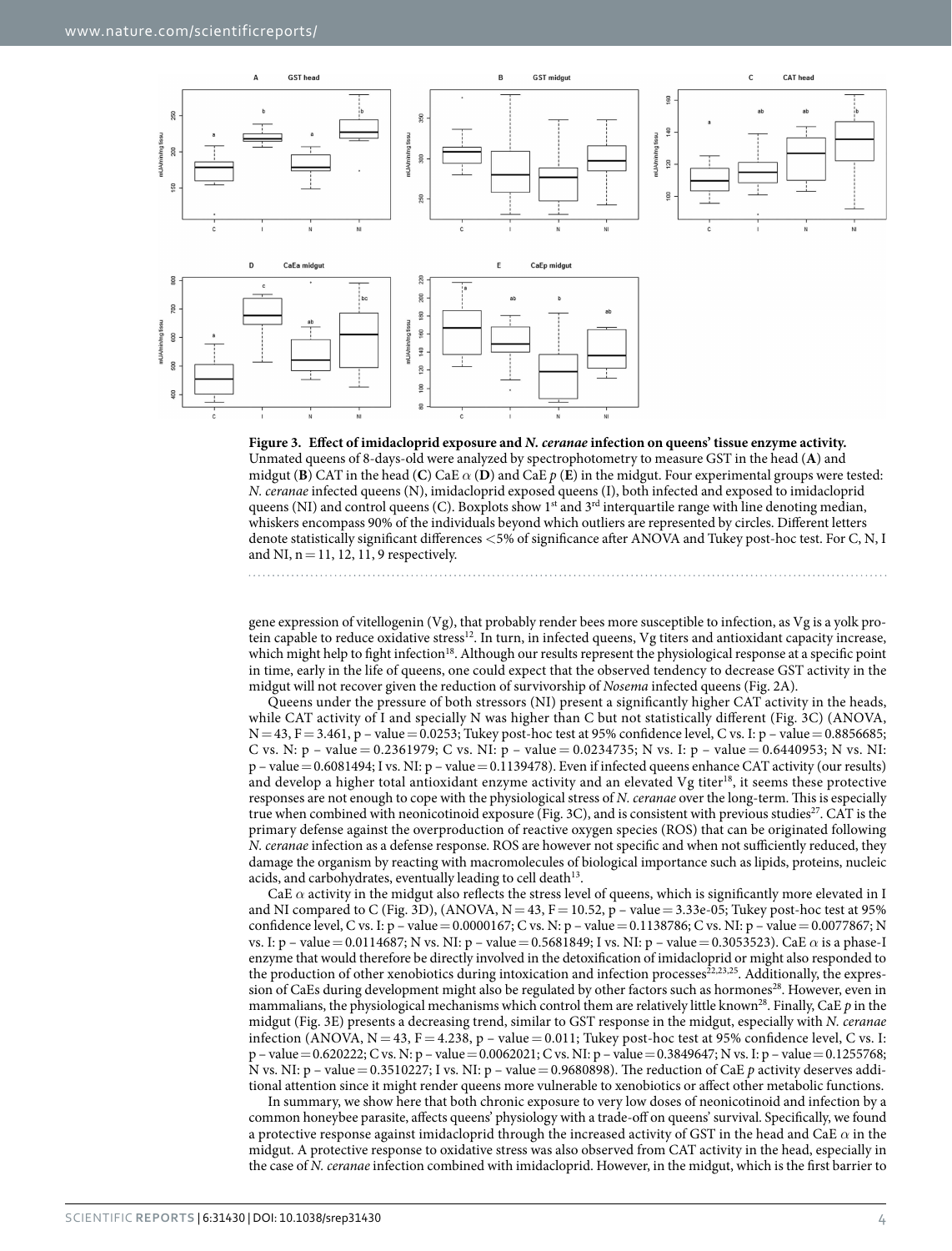parasite development and oral pesticide exposure<sup>25,[27](#page-6-15)</sup>, there was a decreasing trend in the activity of GST and CaE *p* particularly during infection. This decrease might negatively affect other metabolic and detoxification functions which are probably linked to increased mortality. The reduced lifespan of stressed queens, suggests that the physiological protective responses to oxidative stress and xenobiotics detoxification, observed before mating, are not sufficient in the long term to cope the negative effects of pesticide exposure and parasite infection. This could explain previous reports of queen supersedure<sup>[6](#page-5-8)</sup>, of decreased worker production by the queen<sup>15</sup>, of queen and workers death<sup>27</sup>, as well as the loss of colony resilience<sup>3</sup>, essential to colony survival under adverse conditions<sup>4</sup>.

#### **Methods**

**Experimental design.** Four groups of 10 emerging queens from local breeds of *A. mellifera*, were treated as follow: (i) inoculated with spores of *N. ceranae* at emergence (N), (ii) exposed to a sublethal dose of pesticide from emergence until they were 8-days-old (I), (iii) both inoculated with *N. ceranae* spores and exposed to the pesticide (NI), and (iv) neither inoculated with spores nor exposed to the pesticide corresponding to the control group (C). This part of the experiment was performed in laboratory conditions. When the queens were 8-days-old, they were transferred to small hives specially designed to rear queens (mating nuclei) and settled in a non-cultivated field surrounded by an urban forest located at the south-east border of the city of Avignon, in the South of France. The experiment was repeated in 2010 and 2012, between spring and autumn and queens' survival in the nuclei was monitored for 3 months. Just before transfer to the nuclei, some of the queens were sacrificed for analysis of a set of five physiological biomarkers (see further). Three additional measurements were made: (i) the success of *N. ceranae* experimental infection (n= 12 for each experimental group) (Supplementary Fig. S1); (ii) sugar consumption during queen rearing in the laboratory (Supplementary Table S1); (iii) fat body content  $(n=10, 12, 10, 9$  for C, I, N, NI respectively) as an indicator of the nutritional status of queens. The later was used to test if the pesticide induced behavioral changes in workers bees affecting their queens' attending capacities<sup>29–31</sup> (Supplementary Fig. S2).

**Queen rearing.** Sister queens were reared according to standard beekeeping methods<sup>[32](#page-6-18)</sup> by grafting young larvae less than 48-hours-old from a single source colony and reared as queens in a queenless colony<sup>32</sup>. The source colony being different between year 1 and year 2, natural genetic variation has been considered. One to two days before emergence capped queen cells were stuck individually on the inside top of Plexiglas cages  $(10.5 \times 7.5 \times 11.5 \text{ cm})$  and kept in incubators at 33 °C. Humidity was maintained between 50–60% through natural evaporation of water in a container. Each queen cell was provided with 30 one-day-old attending workers bees obtained from combs of last stage pupae, which were incubated until emergence and then transferred into the cages ([Fig. 1](#page-1-0)).

**Pesticide exposure.** A sublethal dose of the neonicotinoid imidacloprid [1−(6-chloro-3-pyridylmethyl)- N-nitro-imidazolidin-2-ylidene amine] was given to the attending bees and the queen, through contaminated sugar syrup for 10 hours per day. Contaminated sugar syrup was made from a pure standard of imidacloprid (Cluzeau, France) diluted with dimethyl sulfoxide (DMSO) and water to obtain a stock solution of 7 μg/l. The stock solution was aliquoted for daily needs and frozen at −20°C until use. Syrup was prepared at a concentration of 50% (w/v) sucrose and used to dilute the stock solution to get a final solution of  $0.7 \mu g/l$  imidacloprid with 0.1% (w/v) DMS[O11.](#page-5-7) This concentration was known to cause less than 10% worker bees' mortality under similar conditions, and no evident effects were observed on physiological markers related to individual and social immunity<sup>11</sup>. The theoretical effective dose of imidacloprid was 0.0083 ng/bee/day for I and 0.0095 ng/bee/day for NI estimated upon the daily consumption of syrup (Supplementary Table S1). Solutions containing sucrose and 0.1% DMSO, were used as controls. The concentration of an aliquot of stock solution was verified from a froze sample by UHPLC-MS/MS. Feeders with sugar syrup were replaced each day at the same time of the day and weighted before and after feeding to estimate syrup consumption. Pesticide exposure began when attending worker bees were introduced in the cages along with the queen cell and continued until queens were 8-days-old, when they were ready to start orientation and mating flight[s32.](#page-6-18) After daily pesticide exposure, bees were provided *ad libitum* with water, pollen free of *Nosema sp.* spores (checked under microscope), and a sucrose candy (Apifonda® mixed with powder sugar). Food and water were changed every two days.

*Nosema ceranae* **experimental infection of queens.** Just after queens emerged in the cages (see queen rearing), they were individually inoculated with spores of *N. ceranae*. For spore inoculation, a solution was prepared containing 50% (w/v) of sucrose in water and a concentration of 100,000 spores/μl in suspension, and each queen bee was fed 2μl of this solution using a micropipette<sup>18</sup>. From a naturally infected colony, spores of *N*. *ceranae* were isolated by crushing the abdomens of infected bees in distilled water, filtering the suspension and centrifuging it to collect the spores[33](#page-6-19). Molecular identification of *N. ceranae* in the bees from the infected colony was confirmed by standard PCR<sup>[11](#page-5-7)</sup>. The concentration of spores was estimated with a haemocytometer in the feeding solution and in the midgut of 8-days-old queens to verify the success of infection<sup>[32](#page-6-18)</sup>. Verification was done from 9 up to 12 queens per treatment group from both years (Supplementary Fig. S1).

**Queen introduction in mating nuclei.** After *N. ceranae* spore inoculation at birth and exposure to the pesticide in the laboratory for 8 days, each queen was color marked in the thorax according to the experimental group they belong (N, I, NI and C) and introduced into a mating nucleus [\(Fig. 1\)](#page-1-0). Each year, 40 nuclei (Mini Plus "Stehr"®), ten for each experimental group, were established one day before queen's introduction. To build the nuclei, young workers were collected from the upper hive bodies of large colonies. Upper hives were separated from the brood hive with a wire mesh queen excluder. Each mating nucleus contained approximately 400 g of bees, 4 small frames with foundations, and one feeding frame filled with sugar candy. After introduction in the nuclei queens were left undisturbed for at least 15 days, so they could mate and start lying eggs, which can take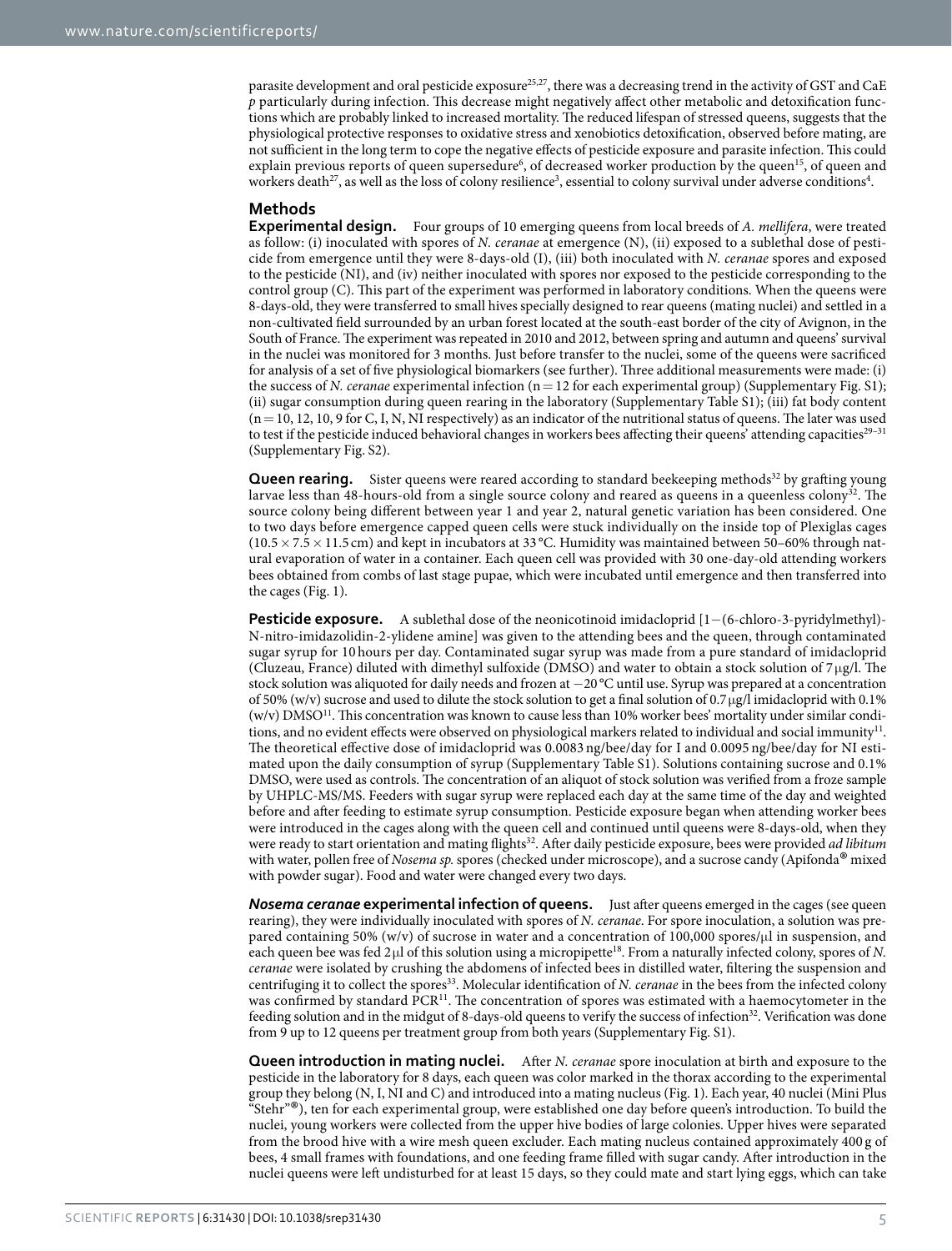place when queens are between 10 to 19-days-old depending on the time of the season<sup>32</sup>. Queens' acceptance by the bee population from the nucleus was verified fifteen days after introduction. For C groups queens' acceptance over 65% was considered as satisfactory<sup>19</sup>. Every month, for 3 months, nuclei were carefully observed frame by frame to determine the presence of the queen either by direct observation or by searching for freshly-laid eggs and the presence of brood. We also recorded the unusual presence of drones cells, dead larvae, abnormal brood pattern or workers behavior and signs of diseases or pests. Queen's survival was the only variable taken into account, since mating nuclei have a reduced space compared to regular hives, therefore less suitable to follow colony development.

The mating hives were set in pairs with their entrances facing opposite directions and painted different colors to facilitate queen's orientation to return to the correct nucleus.

**Physiological markers.** We examined the physiological conditions of 8-days-old queens from the second year, after treatment and just before introduction into the nuclei. For each experimental group, we analyzed the enzymatic activity of CAT in head tissue, GST in midgut and head tissue and CaE *α* and CaE *p* in midgut tissue. Enzyme extraction method was modified from Badiou-Bénéteau *et al.*[23.](#page-6-10)

Enzymes were obtained from heads and midguts from queens that were numbed at 4 °C. All tissues were stored at −80 °C until analysis. The analyses were done on each queen individually (for C, N, I and NI, n = 11, 12, 11, 9 respectively). Samples were homogenized at 4 °C with a TissuLyser (Qiagen) (5610 s at 30Hz) in phosphate buffer pH 7.4 (40mM sodium phosphate, 10mM NaCl, 1% (w/v) Triton X-100, containing a mixture of 2mg/ml of antipain, leupeptin and pepstatin A, 25 units/ml of aprotinin and 0.1 mg/ml of trypsin inhibitor), to make a 10% (w/v) extract. The homogenates were then centrifuged at 15,000 g for 20min at 4 °C and resulting supernatants were used immediately for analysis of enzyme activities.

GST activity was monitored by following the conjugation of reduced glutathione to 1-chloro-2,4- dinitrobenzene using a method adapted from Habig, Pabst and Jakoby<sup>[34](#page-6-20)</sup>. GST activity was measured by adding enzymatic extract to the reaction mixture containing 1 mM EDTA, 2.5 mM reduced glutathione, 1 mM 1-chloro-2,4-dinitrobenzene and 100mM Na/K-phosphate pH 7.4. GST activity was followed spectrophotometrically at 340nm for 5min at 25 °C.

CAT was measured according to a procedure modified from Beers and Sizer<sup>[35](#page-6-21)</sup> in a medium containing  $30 \text{ mM}$ H<sub>2</sub>O<sub>2</sub> and 100 mM NA-phosphate at pH 7.0. The reaction was monitored by the decrease in absorbance at 240 nm due to the consumption of  $H_2O_2$  for 5 min at 25 °C.

CaE *α* (type one) and CaE *p* (type three) are classified according to their substrate specificity corresponding to the hydrolysis of *α* - naphtyl acetate (*α* - NA) and *p* - nitrophenyl acetate (*p* - NA), respectively. For CaE *α* the enzyme reaction was performed for 1min then stopped with 10% SDS and 4mg/mL Fast Garnet and kept 10min in the dark. The reaction product was then measured at 568nm in a medium containing 0.1mM *α*-naphtyl acetate as the substrate, 0.01mM BW284C51 as an AChE inhibitor and 100mM Na-phosphate pH 7.0. For CaE *p*, the reaction was monitored continuously at 410nm in a medium containing 0.1mM *p*-nitrophenyl acetate as the substrate, 0.01mM BW284C51 as an AChE inhibitor and 100mM Na-phosphate pH 7.0. Modified by Carvalho *et al.*[22](#page-6-9).

For CaE *α* and *p*, and CAT one unit of enzyme activity was defined as the quantity of enzyme that, under the assay conditions, hydrolysed 1μmol of substrate per min. For GST, one unit of activity corresponded to the quantity of enzyme conjugating 1μmol of GSH per min. Results were expressed in terms of tissue activities, as defined above, per quantity of tissue (mUA/min/mg).

**Statistical analysis.** Statistical analysis and figures were generated in R version 3.0.2. Survival data was transformed in a Kaplan-Meier table. Log-Rank test was used to compare survival curves using R function {sur-vdiff} and the package {survival}<sup>[36](#page-6-22)</sup>. Survival data from 2012 was not transformed considering the small number of individuals ( $n=9$  queens in the control group), which brings uncertainty to the normalization of data, keeping the unchanged mortality of controls in the statistical analysis. Enzyme activities were compared between groups with ANOVA and Tukey post-hoc test after assumptions of normality and homogeneity of variance were checked with Shapiro-Wilk test and Bartlett's test respectively.

#### **References**

- <span id="page-5-0"></span>1. Winston, M. L. *The Biology of the Honey Bee* (Harvard University Press, Cambridge, Mass, 1987).
- <span id="page-5-2"></span><span id="page-5-1"></span>2. Sánchez-Bayo, F. *et al.* Are bee diseases linked to pesticides? — A brief review. *Environ. Int.* **89–90,** 7–11 (2016).
- 3. Straub, L., Williams, G. R., Pettis, J., Fries, I. & Neumann, P. Superorganism resilience: Eusociality and susceptibility of ecosystem service providing insects to stressors. *Curr. Opin. Insect Sci.* **12,** 109–112 (2015).
- <span id="page-5-3"></span>4. Henry, M. *et al.* Reconciling laboratory and field assessments of neonicotinoid toxicity to honeybees. *Proc. R. Soc. B* **282,** 20152110 (2015).
- <span id="page-5-4"></span>5. Dively, G. P., Embrey, M. S., Kamel, A., Hawthorne, D. J. & Pettis, J. S. Assessment of chronic sublethal effects of imidacloprid on honey bee colony health. *PLoS One* **10,** e0118748 (2015).
- <span id="page-5-8"></span>6. Sandrock, C. *et al.* Impact of chronic neonicotinoid exposure on honeybee colony performance and queen supersedure. *PLoS One* **9,** e103592 (2014).
- 7. Henry, M. *et al.* A common pesticide decreases foraging success and survival in honey bees. *Science* **336,** 348–350 (2012).
- <span id="page-5-9"></span>8. Suchail, S., Guez, D. & Belzunces, L. P. Discrepancy between acute and chronic toxicity induced by imidacloprid and its metabolites in *Apis mellifera*. *Environ. Toxicol. Chem.* **20,** 2482–2486 (2001).
- <span id="page-5-5"></span>9. Cresswell, J. E. A meta-analysis of experiments testing the effects of a neonicotinoid insecticide (imidacloprid) on honey bees. *Ecotoxicology* **20,** 149–157 (2011).
- <span id="page-5-6"></span>10. Retschnig, G. *et al.* Effects, but no interactions, of ubiquitous pesticide and parasite stressors on honey bee (*Apis mellifera*) lifespan and behaviour in a colony environment. *Environ. Microbiol.* **17,** 4322–4331 (2015).
- <span id="page-5-7"></span>11. Alaux, C. *et al.* Interactions between *Nosema* microspores and a neonicotinoid weaken honeybees (*Apis mellifera*). *Environ. Microbiol.* **12,** 774–782 (2010).